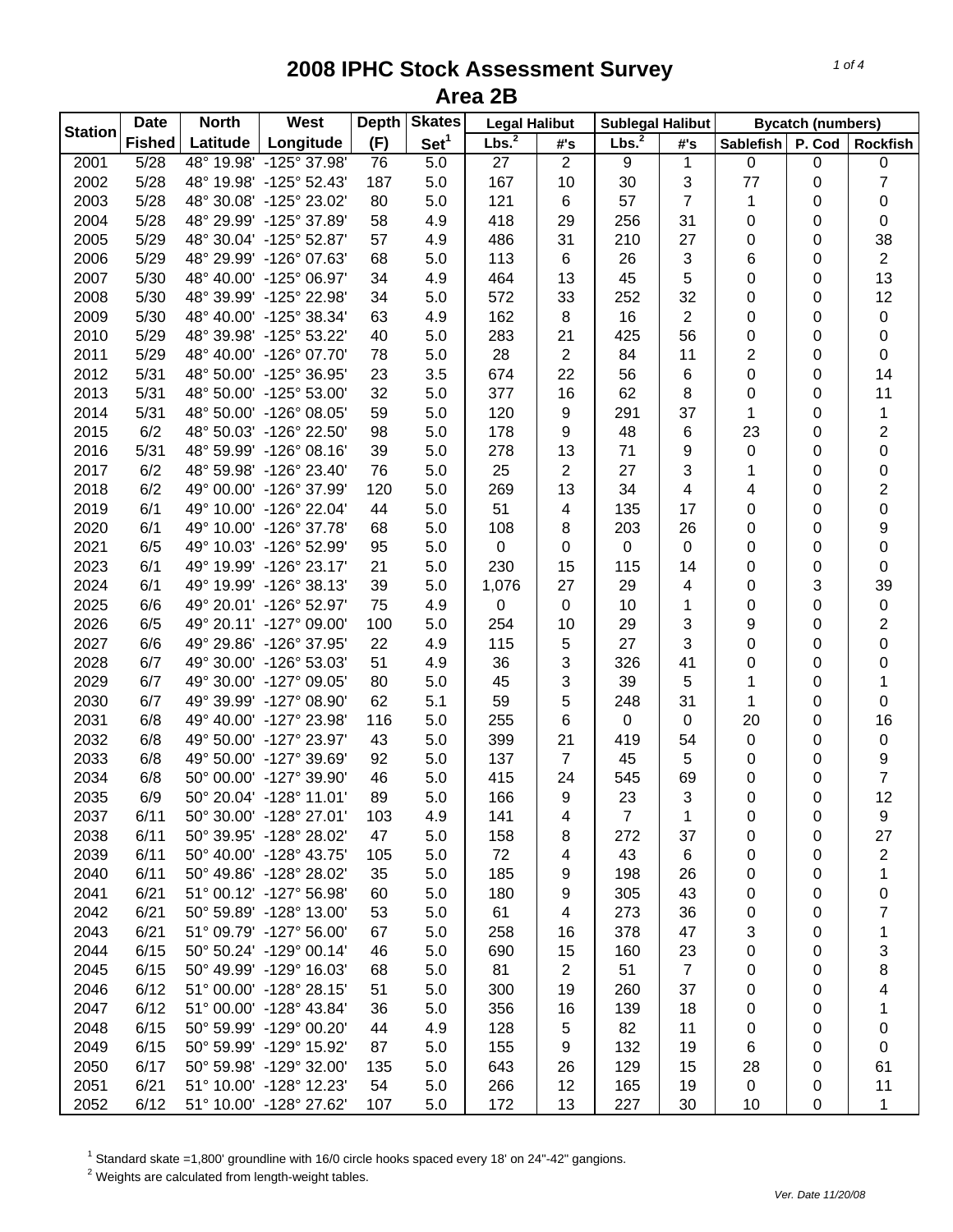| <b>Station</b> | <b>Date</b>   | <b>North</b> | West                                               | <b>Depth</b> | <b>Skates</b>    | <b>Legal Halibut</b> |                | <b>Sublegal Halibut</b> |                |                  | <b>Bycatch (numbers)</b> |                 |
|----------------|---------------|--------------|----------------------------------------------------|--------------|------------------|----------------------|----------------|-------------------------|----------------|------------------|--------------------------|-----------------|
|                | <b>Fished</b> | Latitude     | Longitude                                          | (F)          | Set <sup>1</sup> | Lbs. <sup>2</sup>    | #'s            | Lbs. <sup>2</sup>       | #'s            | <b>Sablefish</b> | P. Cod                   | <b>Rockfish</b> |
| 2053           | 6/16          |              | 51° 10.01' -128° 44.01'                            | 54           | 5.0              | 56                   | 5              | 528                     | 74             | 0                | 0                        | 0               |
| 2054           | 6/16          |              | 51° 10.00' -129° 00.05'                            | 73           | 5.0              | 239                  | 12             | 494                     | 67             | 6                | 0                        | 3               |
| 2055           | 6/17          |              | 51° 10.03' -129° 16.00'                            | 146          | 5.0              | 427                  | 20             | 275                     | 34             | 86               | 0                        | 10              |
| 2056           | 6/17          |              | 51° 09.96' -129° 32.00'                            | 155          | 5.0              | 646                  | 35             | 426                     | 52             | 46               | 0                        | 1               |
| 2057           | 6/20          |              | 51° 20.25' -127° 55.01'                            | 74           | 5.0              | 361                  | 16             | 66                      | 8              | 0                | 0                        | 5               |
| 2058           | 6/20          |              | 51° 19.98' -128° 11.00'                            | 47           | 5.0              | 45                   | 3              | 263                     | 38             | 0                | 0                        | 0               |
| 2059           | 6/19          |              | 51° 19.80' -128° 26.98'                            | 82           | 5.0              | 160                  | 11             | 161                     | 21             | 1                | 0                        | 0               |
| 2060           | 6/16          |              | 51° 20.01' -128° 43.05'                            | 113          | 5.0              | 562                  | 26             | 181                     | 23             | 23               | 0                        | 3               |
| 2061           | 6/16          |              | 51° 20.00' -128° 59.06'                            | 134          | 5.0              | 438                  | 19             | 86                      | 11             | 112              | 0                        | 11              |
| 2062           | 6/17          |              | 51° 20.00' -129° 15.00'                            | 129          | 5.0              | 482                  | 35             | 442                     | 55             | 41               | 0                        | 13              |
| 2063           | 6/24          |              | 51° 19.95' -129° 31.02'                            | 113          | 5.0              | 31                   | 2              | 40                      | 5              | 59               | 0                        | 6               |
| 2064           | 6/24          |              | 51° 19.93' -129° 47.00'                            | 132          | 5.0              | 138                  | $\overline{7}$ | 20                      | 3              | 78               | 0                        | $\mathbf{1}$    |
| 2065           | 6/20          |              | 51° 30.01' -128° 11.00'                            | 46           | 5.0              | 242                  | 9              | 170                     | 22             | 0                | 0                        | 57              |
| 2066           | 6/19          |              | 51° 29.86' -128° 27.00'                            | 103          | 5.0              | 237                  | 14             | 80                      | 9              | 29               | 0                        | 5               |
| 2067           | 6/19          |              | 51° 30.00' -128° 43.10'                            | 46           | 5.0              | 55                   | 4              | 80                      | 9              | 0                | 0                        | 0               |
| 2068           | 6/25          |              | 51° 29.99' -128° 58.98'                            | 25           | 5.0              | 243                  | 14             | 197                     | 24             | 0                | 0                        | 0               |
| 2069           | 6/25          |              | 51° 30.00' -129° 16.03'                            | 27           | 5.0              | 810                  | 39             | 744                     | 98             | 0                | 0                        | $\overline{7}$  |
| 2070           | 6/24          |              | 51° 29.92' -129° 31.02'                            | 54           | 5.0              | 1,745                | 76             | 229                     | 27             | 0                | 0                        | 74              |
| 2071           | 6/24          |              | 51° 29.98' -129° 47.01'                            | 92           | 5.0              | 571                  | 31             | 73                      | 8              | 35               | 0                        | 97              |
| 2072           | 6/18          |              | 51° 30.30' -130° 02.97'                            | 145          | 5.0              | 239                  | 8              | 10                      | 1              | 60               | 0                        | 40              |
| 2073           | 6/27          |              | 51° 40.09' -128° 26.01'                            | 79           | 5.0              | 587                  | 34             | 555                     | 68             | 4                | 0                        | $\overline{c}$  |
| 2074           | 6/25          |              | 51° 39.89' -128° 59.02'                            | 27           | 5.0              | 131                  | 10             | 77                      | 10             | 0                | 0                        | 0               |
| 2075           | 6/25          |              | 51° 39.98' -129° 16.02'                            | 30           | 5.0              | 52                   | 4              | 326                     | 41             | 0                | 0                        | 0               |
| 2076           | 6/18          |              | 51° 39.99' -129° 31.00'                            | 53           | 5.0              | 30                   | 2              | 60                      | $\overline{7}$ | 1                | 0                        | 0               |
| 2077           | 6/18          |              | 51° 39.95' -129° 47.06'                            | 136          | 5.0              | 411                  | 24             | 85                      | 10             | 64               | 0                        | 36              |
| 2078           | 6/27          |              | 51° 50.08' -128° 26.01'                            | 91           | 4.9              | 799                  | 44             | 298                     | 35             | 3                | 0                        | 22              |
| 2079           | 6/27          |              | 51° 49.93' -128° 42.02'                            | 56           | 5.0              | 217                  | 17             | 997                     | 126            | 0                | 1                        | $\mathsf 0$     |
| 2080           | 6/28          |              | 51° 49.89' -128° 58.02'                            | 44           | 5.0              | 250                  | 20             | 819                     | 100            | 0                | 0                        | 16              |
| 2081           | 6/26          |              | 51° 49.99' -129° 14.04'                            | 67           | 5.0              | 148                  | 10             | 218                     | 26             | 0                | 0                        | $\mathbf{1}$    |
| 2082           | 6/26          |              | 51° 50.18' -129° 31.02'                            | 140          | 5.0              | 132                  | 8              | 56                      | 8              | 50               | 0                        | 41              |
| 2083           | 6/28          |              | 52° 00.00' -128° 42.02'                            | 91           | 5.0              | 412                  | 24             | 182                     | 21             | $\overline{2}$   | 0                        | 115             |
| 2084           | 6/28          |              | 52° 00.12' -128° 58.01'                            | 82           | 5.0              | 660                  | 33             | 379                     | 44             | 0                | 0                        | 11              |
| 2085           | 6/26          |              | 52° 00.06' -129° 14.02'                            | 99           | 5.0              | 185                  | 9              | 18                      | $\overline{2}$ | 1                | 0                        | 13              |
| 2086           | 6/28          |              | 52° 10.06' -128° 41.01'                            | 119          | 5.0              | 855                  | 30             | 90                      | 11             | 16               | 0                        | 57              |
| 2087           | 7/15          |              | 51° 39.94' -130° 03.00'                            | 190          | 5.0              | 36                   | 2              | 16                      | 2              | 75               | 0                        | 51              |
| 2088           | 7/15          |              | 51° 40.16' -130° 19.00'                            | 137          | 5.1              | 1,351                | 44             | 8                       | 1              | 34               | 0                        | 23              |
| 2089           | 7/18          |              | 51° 50.03' -129° 47.00'                            | 140          | 5.0              | 30                   | 2              | 31                      | 4              | 25               | 0                        | 21              |
| 2090           | 7/15          |              | 51° 49.93' -130° 03.00'                            | 97           | 5.0              | 1,460                | 53             | 118                     | 14             | 20               | 0                        | 33              |
| 2091           | 7/15          |              | 51° 49.98' -130° 18.99'                            | 115          | 5.0              | 779                  | 23             | 57                      | 6              | 17               | 0                        | 46              |
| 2092           | 7/16          |              | 51° 50.02' -130° 35.00'                            | 160          | 5.0              | 890                  | 34             | 131                     | 16             | 9                | 0                        | $\overline{7}$  |
| 2093           | 7/16          |              | 51° 49.87' -130° 52.00'                            | 101          | 5.0              | 2,697                | 60             | 176                     | 22             | 8                | 0                        | 115             |
| 2094           | 7/18          |              | 51° 59.98' -129° 30.00'                            | 110          | 5.0              | 155                  | 8              | 49                      | 6              | 41               | 0                        | 27              |
| 2095           | 7/18          |              | 52° 00.12' -129° 47.00'                            | 61           | 5.0              | 823                  | 25             | 629                     | 92             | 0                | 0                        | 16              |
| 2096           | 7/17          |              | 52° 00.13' -130° 03.00'                            | 75           | 5.0              | 667                  | 41             | 822                     | 110            | 0                |                          | 0               |
| 2097           | 7/17          |              | 52° 00.18' -130° 19.00'                            | 190          | 5.0              | 29                   | 1              | 8                       | 1              | 91               | 0                        |                 |
| 2098           | 7/16          |              | 51° 59.76' -130° 35.00'                            | 138          | 5.0              | 440                  | 14             | 54                      |                | 45               | 0                        | 5               |
| 2099           |               |              |                                                    |              |                  |                      | 21             |                         | 8              |                  | 0                        | 2               |
| 2100           | 7/16<br>8/1   |              | 52° 00.04' -130° 52.00'<br>52° 09.96' -128° 57.00' | 102          | 5.0              | 580                  |                | 99<br>17                | 12             | 0                | 0                        | 5               |
| 2101           | 8/1           |              | 52° 09.96' -129° 13.99'                            | 87<br>92     | 5.0              | 482<br>78            | 18             | 20                      | 2              | 0                | 1                        | 81              |
|                |               |              |                                                    |              | 5.0              |                      | 4              |                         | 2              | 4                | 0                        | 6               |
| 2102           | 8/1           |              | 52° 09.90' -129° 30.00'                            | 113          | 5.0              | 146                  | 5              | 16                      | 2              | 15               | 0                        | 2               |

 $^1$  Standard skate =1,800' groundline with 16/0 circle hooks spaced every 18' on 24"-42" gangions.<br><sup>2</sup> Weights are calculated from length-weight tables.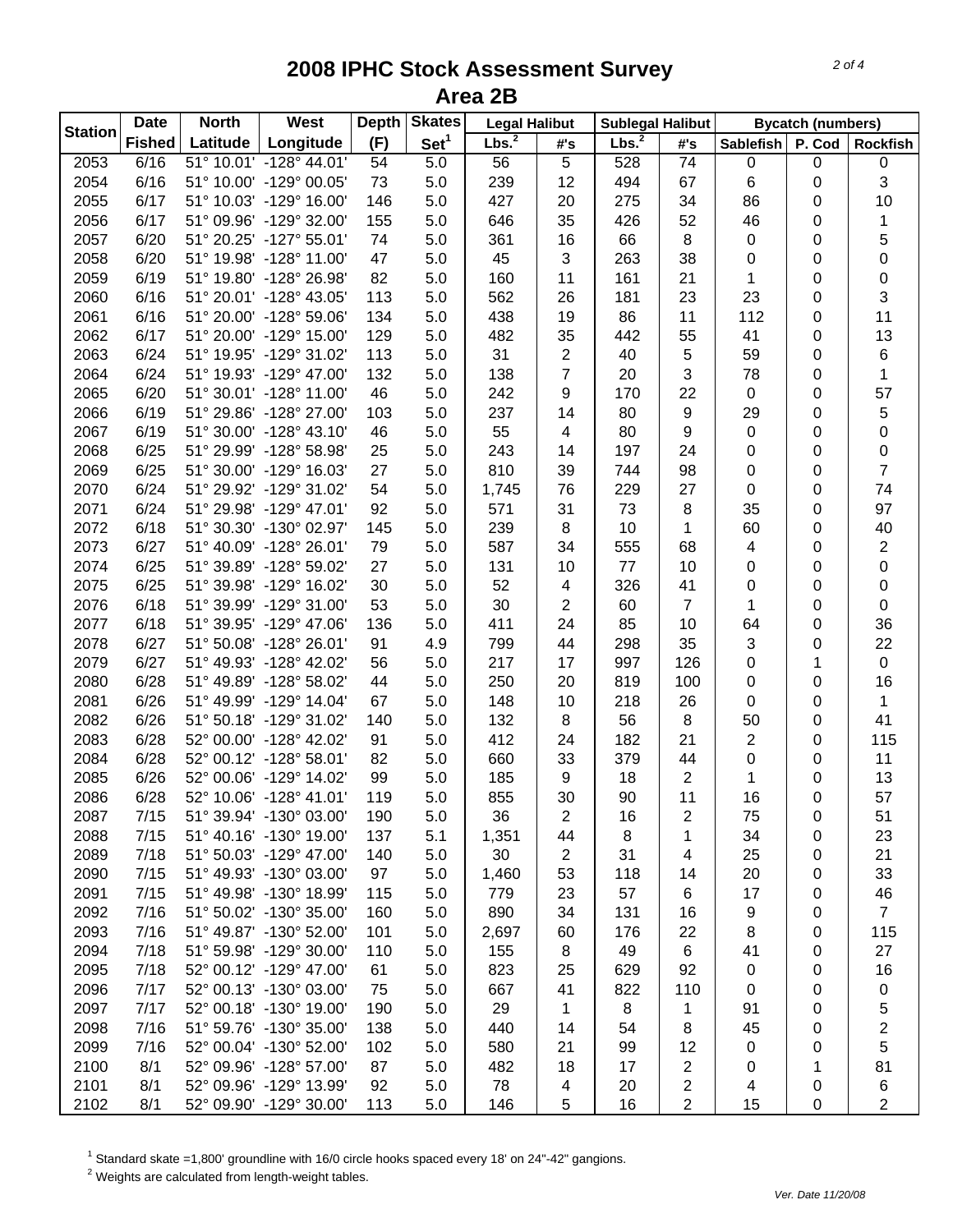| <b>Station</b> | <b>Date</b>   | <b>North</b> | <b>West</b>             | <b>Depth</b> | <b>Skates</b>    | <b>Legal Halibut</b> |                | <b>Sublegal Halibut</b> |                | <b>Bycatch (numbers)</b> |                |                         |
|----------------|---------------|--------------|-------------------------|--------------|------------------|----------------------|----------------|-------------------------|----------------|--------------------------|----------------|-------------------------|
|                | <b>Fished</b> | Latitude     | Longitude               | (F)          | Set <sup>1</sup> | Lbs. <sup>2</sup>    | #'s            | Lbs. <sup>2</sup>       | #'s            | Sablefish                | P. Cod         | <b>Rockfish</b>         |
| 2103           | 7/18          |              | 52° 09.88' -129° 46.00' | 110          | 5.0              | 259                  | 9              | 19                      | $\overline{2}$ | 4                        | 1              | $\overline{30}$         |
| 2104           | 7/17          |              | 52° 10.04' -130° 03.00' | 87           | 5.0              | 310                  | 16             | 229                     | 28             | 0                        | 0              | 1                       |
| 2105           | 7/17          |              | 52° 10.11' -130° 19.00' | 220          | 5.0              | 0                    | 0              | $\mathsf 0$             | 0              | 105                      | 0              | 1                       |
| 2106           | 7/19          |              | 52° 09.95' -130° 35.00' | 103          | 5.0              | 1,661                | 50             | 124                     | 15             | 6                        | 1              | 4                       |
| 2107           | 7/19          |              | 52° 09.85' -130° 52.00' | 120          | 5.0              | 3,387                | 150            | 190                     | 22             | 1                        | 0              | 5                       |
| 2108           | 8/1           |              | 52° 20.05' -129° 13.00' | 80           | 4.9              | 769                  | 40             | 268                     | 32             | 0                        | 0              | 6                       |
| 2109           | 8/2           |              | 52° 20.02' -129° 30.00' | 93           | 5.0              | 723                  | 23             | 75                      | 9              | 3                        | 0              | 15                      |
| 2110           | 8/2           |              | 52° 20.00' -129° 46.00' | 113          | 5.0              | 694                  | 27             | 42                      | 5              | 0                        | 1              | 50                      |
| 2111           | 8/3           |              | 52° 20.09' -130° 03.00' | 122          | 5.0              | 908                  | 30             | 57                      | $\overline{7}$ | 1                        | 0              | 6                       |
| 2112           | 8/4           |              | 52° 19.91' -130° 19.00' | 191          | 5.0              | 106                  | 2              | $\mathbf 0$             | 0              | 60                       | 0              | $\boldsymbol{9}$        |
| 2113           | 7/19          |              | 52° 20.02' -130° 35.00' | 90           | 5.0              | 213                  | 10             | 74                      | 9              | 0                        | 0              | $\pmb{0}$               |
| 2114           | 7/19          |              | 52° 19.95' -130° 52.00' | 78           | 5.0              | 218                  | 15             | 262                     | 30             | 0                        | 0              | $\pmb{0}$               |
| 2115           | 8/2           |              | 52° 29.88' -129° 32.01' | 54           | 5.0              | 520                  | 13             | 136                     | 17             | 0                        | 0              | 1                       |
| 2116           | 8/2           |              | 52° 29.84' -129° 46.00' | 97           | 5.0              | 1,848                | 65             | 76                      | 9              | 1                        | 0              | 26                      |
| 2117           | 8/3           |              | 52° 30.09' -130° 02.00' | 145          | 5.0              | 1,148                | 39             | 10                      | 1              | 16                       | 0              | 32                      |
| 2118           | 8/4           |              | 52° 29.91' -130° 19.00' | 139          | 5.0              | 438                  | 15             | 21                      | 3              | 18                       | 0              | 12                      |
| 2119           | 8/4           |              | 52° 29.95' -130° 35.00' | 65           | 5.0              | 602                  | 24             | 174                     | 20             | 0                        | 0              | 24                      |
| 2120           | 8/5           |              | 52° 29.97' -130° 52.00' | 60           | 4.9              | 212                  | $\overline{7}$ | 90                      | 11             | 0                        | 0              | 3                       |
| 2121           | 8/3           |              | 52° 39.86' -129° 46.00' | 102          | 4.9              | 1,310                | 40             | 27                      | 3              | 0                        | 0              | 34                      |
| 2122           | 8/3           |              | 52° 39.84' -130° 02.00' | 143          | 5.0              | 212                  | 8              | 18                      | $\overline{2}$ | 47                       | 0              | 44                      |
| 2123           | 8/4           |              | 52° 39.94' -130° 19.00' | 121          | 5.0              | 200                  | 8              | 5                       | $\mathbf{1}$   | 15                       | 0              | 18                      |
| 2124           | 8/6           |              | 52° 40.06' -130° 35.00' | 80           | 5.0              | 627                  | 18             | 38                      | 4              | 9                        | 0              | 24                      |
| 2125           | 7/20          |              | 52° 50.08' -130° 02.00' | 140          | 4.9              | 115                  | 2              | 15                      | 2              | 32                       | 0              | 29                      |
| 2126           | 7/20          |              | 52° 49.93' -130° 19.00' | 114          | 5.0              | 104                  | 3              | 15                      | $\overline{c}$ | 10                       | 0              | 11                      |
| 2127           | 7/20          |              | 52° 59.98' -129° 45.00' | 113          | 5.0              | 558                  | 25             | 37                      | 5              | 38                       | 0              | 25                      |
| 2128           | 7/20          |              | 52° 59.95' -130° 02.00' | 100          | 5.0              | 571                  | 17             | 41                      | 6              | 10                       | 0              | 43                      |
| 2129           | 8/5           |              | 52° 29.90' -131° 07.98' | 43           | 5.0              | 440                  | 23             | 186                     | 24             | 0                        | 0              | 9                       |
| 2130           | 8/5           |              | 52° 29.96' -131° 25.00' | 79           | 5.0              | 422                  | 17             | 22                      | 3              | 0                        | 0              | $\overline{\mathbf{4}}$ |
| 2131           | 8/6           |              | 52° 40.08' -130° 52.00' | 52           | 5.0              | 305                  | 12             | 300                     | 37             | 0                        | 0              | $\mathbf{1}$            |
| 2132           | 8/5           |              | 52° 39.83' -131° 08.00' | 38           | 5.0              | 346                  | 21             | 344                     | 43             | 0                        | 0              | 1                       |
| 2133           | 8/6           |              | 52° 49.80' -130° 35.00' | 62           | 4.9              | 587                  | 32             | 16                      | $\overline{2}$ | 0                        | 0              | 4                       |
| 2134           | 8/6           |              | 52° 49.97' -130° 52.00' | 28           | 5.0              | 206                  | 12             | 26                      | 3              | 0                        | 0              | 0                       |
| 2135           | 8/7           |              | 52° 59.97' -130° 18.00' | 114          | 4.9              | 13                   | 1              | 11                      | 1              | 22                       | 0              | 33                      |
| 2136           | 8/7           |              | 52° 59.87' -130° 35.00' | 51           | 4.9              | 168                  | 12             | 169                     | 20             | $\boldsymbol{0}$         | 0              | $\pmb{0}$               |
| 2137           | 8/7           |              | 53° 09.94' -130° 18.00' | 87           | 5.0              | 526                  | 17             | 82                      | 10             | 2                        | 0              | 39                      |
| 2138           | 8/11          |              | 53° 10.04' -130° 35.01' | 102          | 5.0              | 87                   | 5              | 9                       | 1              | 11                       | 0              | 19                      |
| 2139           | 8/10          |              | 53° 09.99' -130° 52.00' | 57           | 5.0              | 103                  | 7              | 70                      | 8              | 0                        | 4              | 1                       |
| 2140           | 8/7           |              | 53° 19.96' -130° 18.00' | 56           | 5.0              | 1,035                | 52             | 358                     | 42             | 0                        | 0              | 5                       |
| 2141           | 8/11          |              | 53° 19.99' -130° 35.00' | 40           | 5.0              | 518                  | 25             | 447                     | 51             | 0                        | 0              | 32                      |
| 2142           | 8/10          |              | 53° 19.93' -130° 52.00' | 73           | 5.0              | 525                  | 29             | 63                      | $\overline{7}$ | 0                        | $\overline{c}$ | $\mathbf{1}$            |
| 2143           | 7/23          |              | 53° 20.08' -132° 49.00' | 76           | 5.0              | 1,467                | 35             | 226                     | 32             |                          | 0              | 37                      |
|                |               |              | 53° 20.12' -133° 06.00' |              |                  |                      |                | 49                      |                | 0                        |                |                         |
| 2144           | 7/23<br>8/10  |              | 53° 30.09' -130° 52.00' | 124<br>51    | 5.0              | 1,146                | 33             |                         | 6              | 10                       | 0              | 4                       |
| 2145           |               |              | 53° 30.00' -133° 06.00' |              | 4.9              | 122                  | 8              | 303                     | 42             | 0                        | 0              | 0                       |
| 2146           | 7/23          |              |                         | 218          | 5.0              | 568                  | 20             | 12                      | 2              | 101                      | 0              | 64                      |
| 2147           | 8/12          |              | 53° 40.10' -130° 35.00' | 17           | 4.9              | 304                  | 16             | 98                      | 13             | 0                        | 0              | 6                       |
| 2148           | 8/10          |              | 53° 40.06' -130° 52.00' | 26           | 5.0              | 301                  | 18             | 312                     | 43             | 0                        | 0              | 0                       |
| 2149           | 7/23          |              | 53° 40.02' -133° 07.00' | 79           | 4.4              | 770                  | 33             | 329                     | 42             | 0                        | 0              | 26                      |
| 2150           | 8/12          |              | 53° 49.94' -130° 52.00' | 47           | 5.0              | 760                  | 51             | 496                     | 62             | 8                        | 10             | $\mathbf 0$             |
| 2151           | 7/26          |              | 53° 59.97' -133° 25.00' | 41           | 4.9              | 1,048                | 38             | 134                     | 15             | 0                        | 0              | 37                      |
| 2152           | 7/28          |              | 54° 10.06' -130° 35.00' | 59           | 5.0              | 203                  | 8              | 50                      | 6              | 0                        | 2              | 1                       |

 $^1$  Standard skate =1,800' groundline with 16/0 circle hooks spaced every 18' on 24"-42" gangions.<br><sup>2</sup> Weights are calculated from length-weight tables.